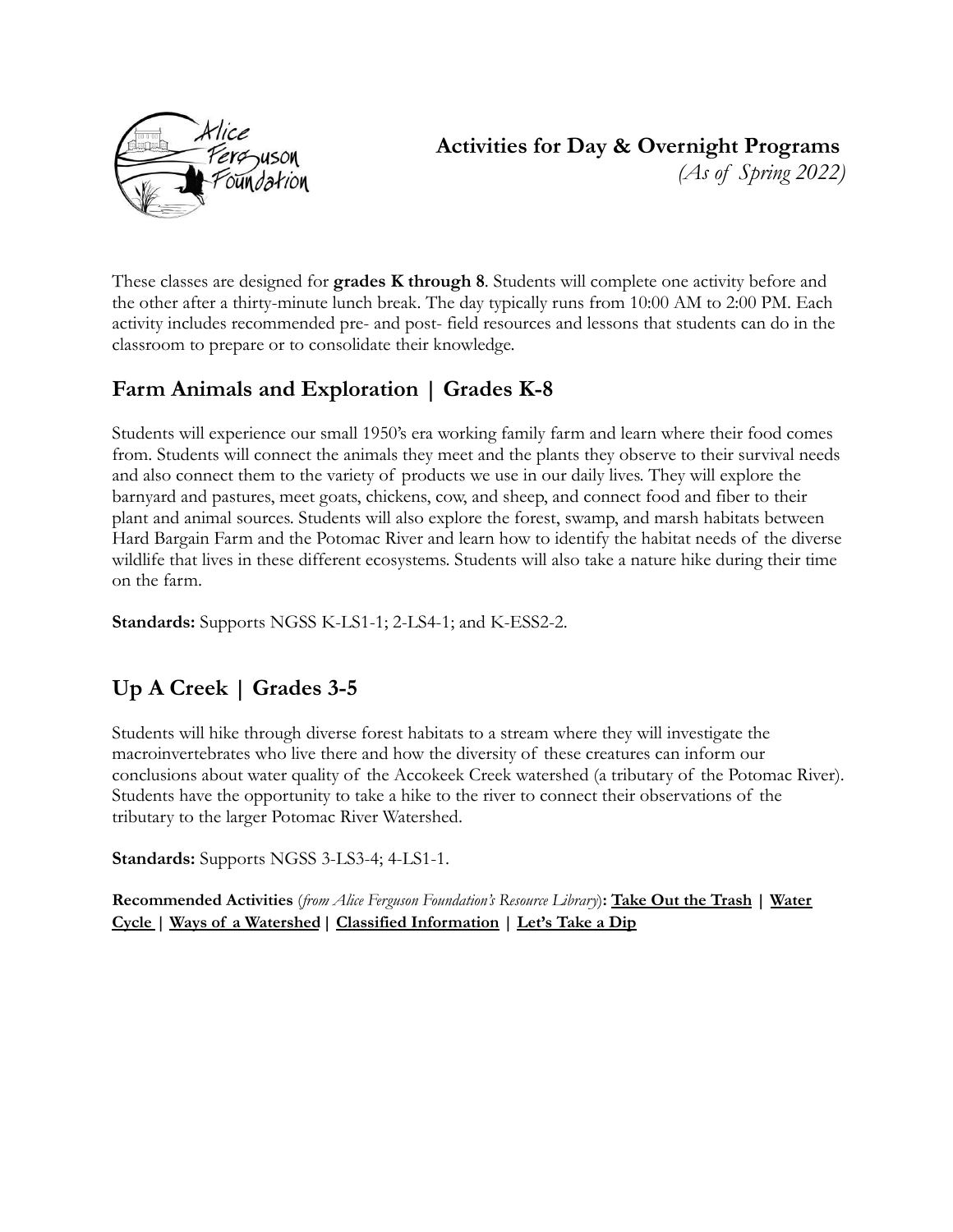## **Birds Up Close | Grades 3-8**

### ● **Grades 3-5**

Students use our extensive taxidermied bird collection to learn how to locate and identify our local birds. They will then differentiate between birds in different outdoor habitats. Students will also explore the forest, swamp, and marsh habitats between Hard Bargain Farm and the Potomac River to make additional observations of diverse wildlife that live in different ecosystems and learn how to identify their habitat needs.

**Standards:** Supports NGSS K-LS1-1; 2-LS4-1.

### **Recommended Activities** (*from Alice Ferguson Foundation's Resource Library*)**: [Take Out the Trash](https://www.fergusonfoundation.org/resources/?exposed_search=Take+out+the+trash+lesson) | [Classified Information](https://www.fergusonfoundation.org/resources/?exposed_search=Classified)**

#### ● **Grades 6-8**

Students will use our extensive taxidermied bird collection to learn how to locate and identify our local birds. Taking what they have learned about bird features, students will locate and make observations of birds in different ecosystems on our farm along the Potomac River. Through investigation of forest, marsh, and swamp habitats, students will examine how the availability and quality of resources in an ecosystem will affect the populations of organisms that live there, as well as how humans have impacted the area, particularly in changes to habitat quality. They will learn how the landscape has changed over time and how this may have affected the animal populations that live and migrate through here. They will also investigate weathering and how communities have created solutions to protect the Earth's resources and environment.

**Standards:** Supports NGSS MS-LS1-4, MS-LS2-1 MS-LS2-4, MS-ESS2-4, and MS-ESS3-3.

**Recommended Activities** (*from Alice Ferguson Foundation's Resource Library*)**: [Take Out the Trash](https://www.fergusonfoundation.org/resources/?exposed_search=Take+out+the+trash+lesson) | [Classified Information](https://www.fergusonfoundation.org/resources/?exposed_search=Classified)**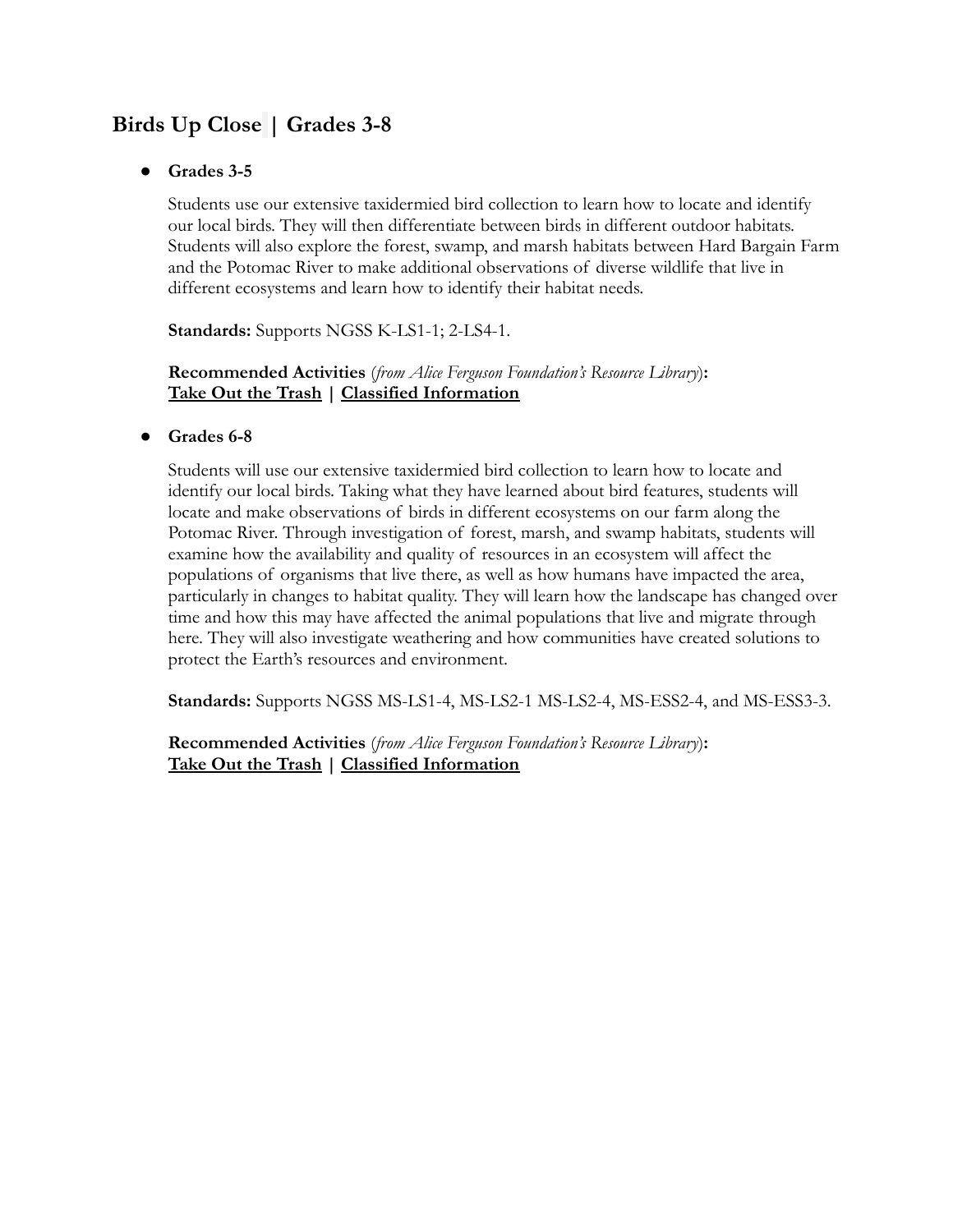## **Down to Earth | Grades 3-8**

### ● **Grades 3-5**

Students will model different ways humans have changed the land around Hard Bargain Farm, including our Children's Garden, and then test how water affects or is affected by these changes. Also, students will use hands-on methods to identify different types of soil, trace the energy of their food back to the energy from the sun, plant and harvest food according to the seasons, and investigate pollinators and decomposers who do the behind the scenes work of making our garden grow.

**Standards:** Supports NGSS 3-LS1-1, 4-LS1-1, 4-ESS2-1, 5-PS1-3, 5-PS3-1, 5-LS2-1, and 5-ESS2-1.

**Recommended Activities** (*from Alice Ferguson Foundation's Resource Library*)**: [Take Out the Trash](https://www.fergusonfoundation.org/resources/?exposed_search=Take+out+the+trash+lesson) | [Water Cycle](https://www.fergusonfoundation.org/resources/?exposed_search=Water+Cycle) | [Ways of a Watershed](https://www.fergusonfoundation.org/resources/?exposed_search=Ways+of+a+Watershed)**

**Note:** Offered March – November

● **Grades 6-8**

Students will learn to be gardeners and scientists in this exploration of the soil and plants around the Hard Bargain Farm Children's Garden. Students will be given the tools to set up investigations about the pollinators and decomposers who reside in or visit the Children's Garden and they will compare their results to what other students have observed in different seasons. Students will also be given tools and guidance to plant and harvest food according to the seasons. Students will model different ways humans have changed the land and test how water affects or is affected by these changes. Students will learn hands-on ways to identify the different types of soil and how they might have developed in this place over time. By the end of this class, students will describe food webs they observed and participated in, as well as the role of photosynthesis in the cycling of matter and flow of energy in this vibrant ecosystem.

**Standards:** Supports NGSS MS-LS1-6, MS-LS2-1, MS- LS2-3, MS-ESS3-3 and MS-ESS3-4.

**Recommended Activities** (*from Alice Ferguson Foundation's Resource Library*)**: [Take Out the Trash](https://www.fergusonfoundation.org/resources/?exposed_search=Take+out+the+trash+lesson) | [Water Cycle](https://www.fergusonfoundation.org/resources/?exposed_search=Water+Cycle) | [Ways of a Watershed](https://www.fergusonfoundation.org/resources/?exposed_search=Ways+of+a+Watershed)**

**Note:** Offered March – November